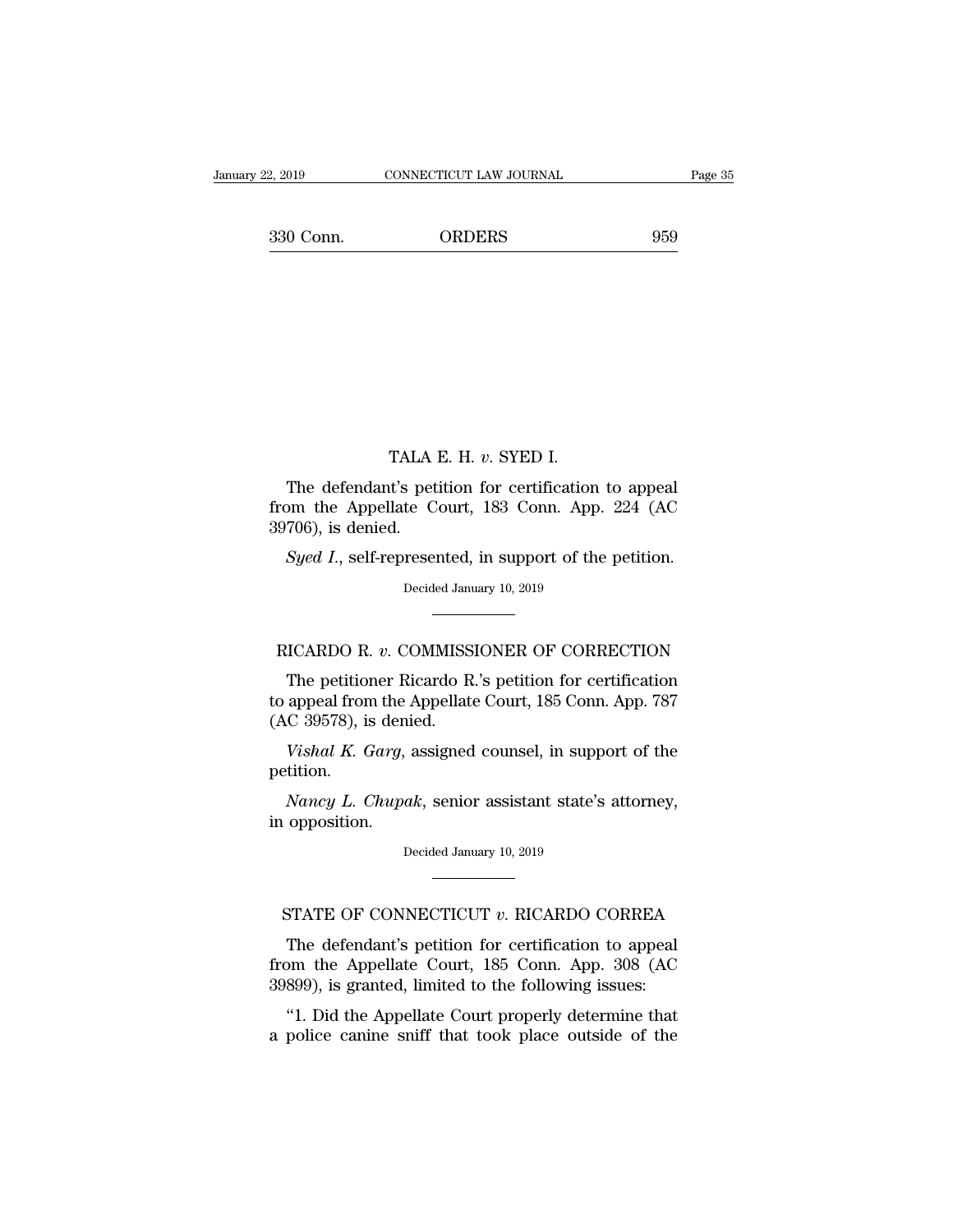|     | CONNECTICUT LAW JOURNAL | January 22, 2 |
|-----|-------------------------|---------------|
| 960 | <b>ORDERS</b>           | 330 Conn.     |
|     |                         |               |

CONNECTICUT LAW JOURNAL January 22, 2019<br>
960 ORDERS 330 Conn.<br>
defendant's motel room was not a search that violated<br>
the defendant's rights under article first, § 7, of the<br>
Connecticut constitution? ORDERS 330 Conn.<br>
defendant's motel room was not a search that violated<br>
the defendant's rights under article first, § 7, of the<br>
Connecticut constitution? ORDERS<br>
defendant's motel room was not a :<br>
the defendant's rights under artic<br>
Connecticut constitution?<br>
"2. Did the Appellate Court proj  $\begin{array}{ll} \hbox{Orbeks} & \text{330 Com.} \ \hbox{fendant's motel room was not a search that violated} \ \hbox{e defendant's rights under article first, § 7, of the ninccicit constitution? \ \n"2. Did the Appellate Court properly conclude that e visual sweep of the defendant's motel room was\ntified by evident circumstances? \ \n" \end{array}$ defendant's motel room was not a search that violated<br>the defendant's rights under article first, § 7, of the<br>Connecticut constitution?<br>"2. Did the Appellate Court properly conclude that<br>the visual sweep of the defendant's defendant's motel room was not a search<br>the defendant's rights under article firs<br>Connecticut constitution?<br>''2. Did the Appellate Court properly of<br>the visual sweep of the defendant's mo<br>justified by exigent circumstances

defendant's rights under article first, § 7, of the<br>necticut constitution?<br>2. Did the Appellate Court properly conclude that<br>visual sweep of the defendant's motel room was<br>fied by exigent circumstances?"<br>*Laila M. G. Haswe* Connecticut constitution?<br>
"2. Did the Appellate Court properly correlate visual sweep of the defendant's mot<br>
justified by exigent circumstances?"<br>
Laila M. G. Haswell, senior assisted<br>
defender, in support of the petitio <sup>42</sup>. Did the Appellate Court properly conclude that<br> *e* visual sweep of the defendant's motel room was<br>
stified by exigent circumstances?"<br> *Laila M. G. Haswell*, senior assistant public<br>
fender, in support of the petiti the visual sweep c<br>justified by exigent<br>*Laila M. G.*<br>defender, in suppo<br>*Michele C. Lukbo*<br>in opposition.

Laila M. G. Haswell, senior assistant public<br>defender, in support of the petition.<br>Michele C. Lukban, senior assistant state's attorney,<br>in opposition.<br>Decided January 10, 2019

Ele C. Lukban, senior assistant state's attorney,<br>sition.<br>Decided January 10, 2019<br>STATE OF CONNECTICUT *v*. JAYSON<br>MOTA-ROYACELI

### MOTA-ROYACELI

Decided January 10, 2019<br>
THE OF CONNECTICUT v. JAYSON<br>
MOTA-ROYACELI<br>
The defendant's petition for certification to appeal<br>
pm the Appellate Court, 186 Conn. App. 735 (AC<br>
187) is donied STATE OF CONNECTICUT v. JAYSON<br>MOTA-ROYACELI<br>The defendant's petition for certification to appeal<br>from the Appellate Court, 186 Conn. App. 735 (AC<br>39187), is denied. -<br>
STATE OF COI<br>
MOT<br>
The defendant's pet<br>
from the Appellate C<br>
39187), is denied.<br> *Lisa J. Steele*, assig STATE OF CONNECTICUT *v*. JAYSON<br>MOTA-ROYACELI<br>The defendant's petition for certification to appeal<br>pm the Appellate Court, 186 Conn. App. 735 (AC<br>187), is denied.<br>Lisa J. Steele, assigned counsel, in support of the<br>tition The defendant's petition for certification to appeal<br>
pm the Appellate Court, 186 Conn. App. 735 (AC<br>
187), is denied.<br> *Lisa J. Steele*, assigned counsel, in support of the<br>
tition.<br> *Denise B. Smoker*, senior assistant s from the Appellate<br>39187), is denied.<br>*Lisa J. Steele*, a<br>petition.<br>*Denise B. Smoke*<br>in opposition.

petition. Lisa J. Steele, assigned counsel, in support of the etition.<br>
Denise B. Smoker, senior assistant state's attorney, opposition.<br>
Decided January 10, 2019

EXECT: S*anoker*, senior assistant state's attended a series on the contracted a series of the MCC  $v$ . EUROLITE, LLC, ET AL.

Decided January 10, 2019<br>
The AUTO TRANSPORT, INC. v.<br>
EUROLITE, LLC, ET AL.<br>
The plaintiff's petition for certification to appeal from<br>
e Appellate Court, 186 Conn. App. 270 (AC 39973),<br>
dopied DE AUTO TRANSPORT, INC. v.<br>EUROLITE, LLC, ET AL.<br>The plaintiff's petition for certification to appeal from<br>the Appellate Court, 186 Conn. App. 270 (AC 39973),<br>is denied. DE<br>The plaintiff<br>the Appellate<br>is denied.<br>Robert T. Ri *BE AUTO TRANSPORT, INC. v.*<br>*EUROLITE, LLC, ET AL.*<br>The plaintiff's petition for certification to appeal from<br>e Appellate Court, 186 Conn. App. 270 (AC 39973)<br>denied.<br>*Robert T. Rimmer*, in support of the petition.<br>Decide the Appellate Court, 186 Conn. App. 270 (AC 39973),<br>is denied.<br>Robert T. Rimmer, in support of the petition.<br>Decided January 10, 2019